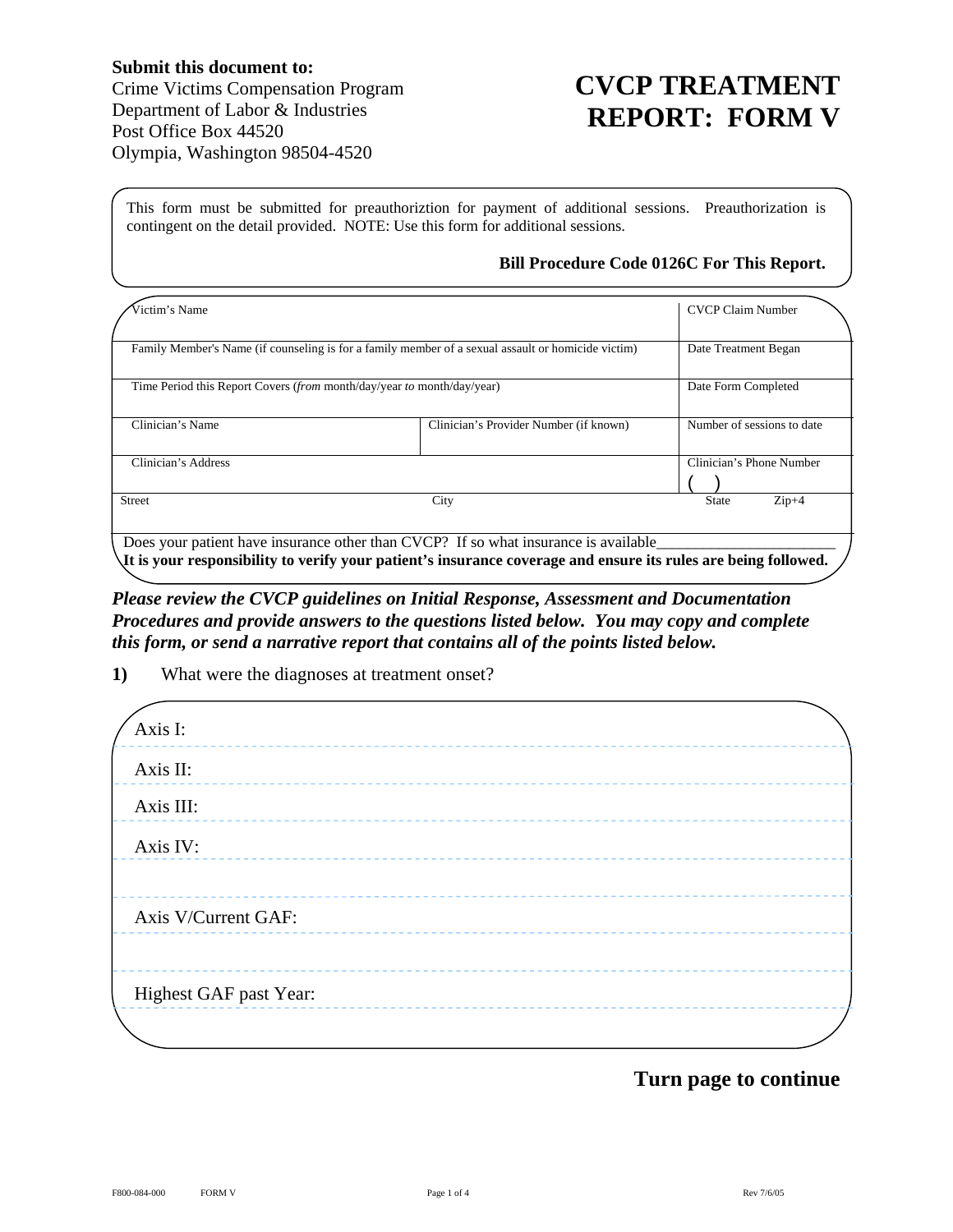| Axis I:                | ----------- |  |  |
|------------------------|-------------|--|--|
| Axis II:               |             |  |  |
| Axis III:              |             |  |  |
| Axis IV:               |             |  |  |
|                        |             |  |  |
| Axis V/ Current GAF:   |             |  |  |
|                        |             |  |  |
| Highest GAF past year: |             |  |  |
|                        |             |  |  |

**3)** Request for extended sessions *(Complete either A, B or C, whichever is applicable)*

| A. | Substantial progress toward treatment goals has been made.                                                       |
|----|------------------------------------------------------------------------------------------------------------------|
|    | Explain:                                                                                                         |
|    |                                                                                                                  |
|    |                                                                                                                  |
|    |                                                                                                                  |
|    |                                                                                                                  |
|    |                                                                                                                  |
|    |                                                                                                                  |
|    |                                                                                                                  |
|    |                                                                                                                  |
|    |                                                                                                                  |
|    | Please explain the proposed plan for treatment and number of sessions you are requesting. Please also list       |
|    | who, in addition to the victim, you expect to include in treatment sessions e.g., parent(s), significant others. |
|    |                                                                                                                  |
|    |                                                                                                                  |
|    |                                                                                                                  |
|    |                                                                                                                  |
|    |                                                                                                                  |
|    |                                                                                                                  |
|    |                                                                                                                  |

## **Turn page to continue**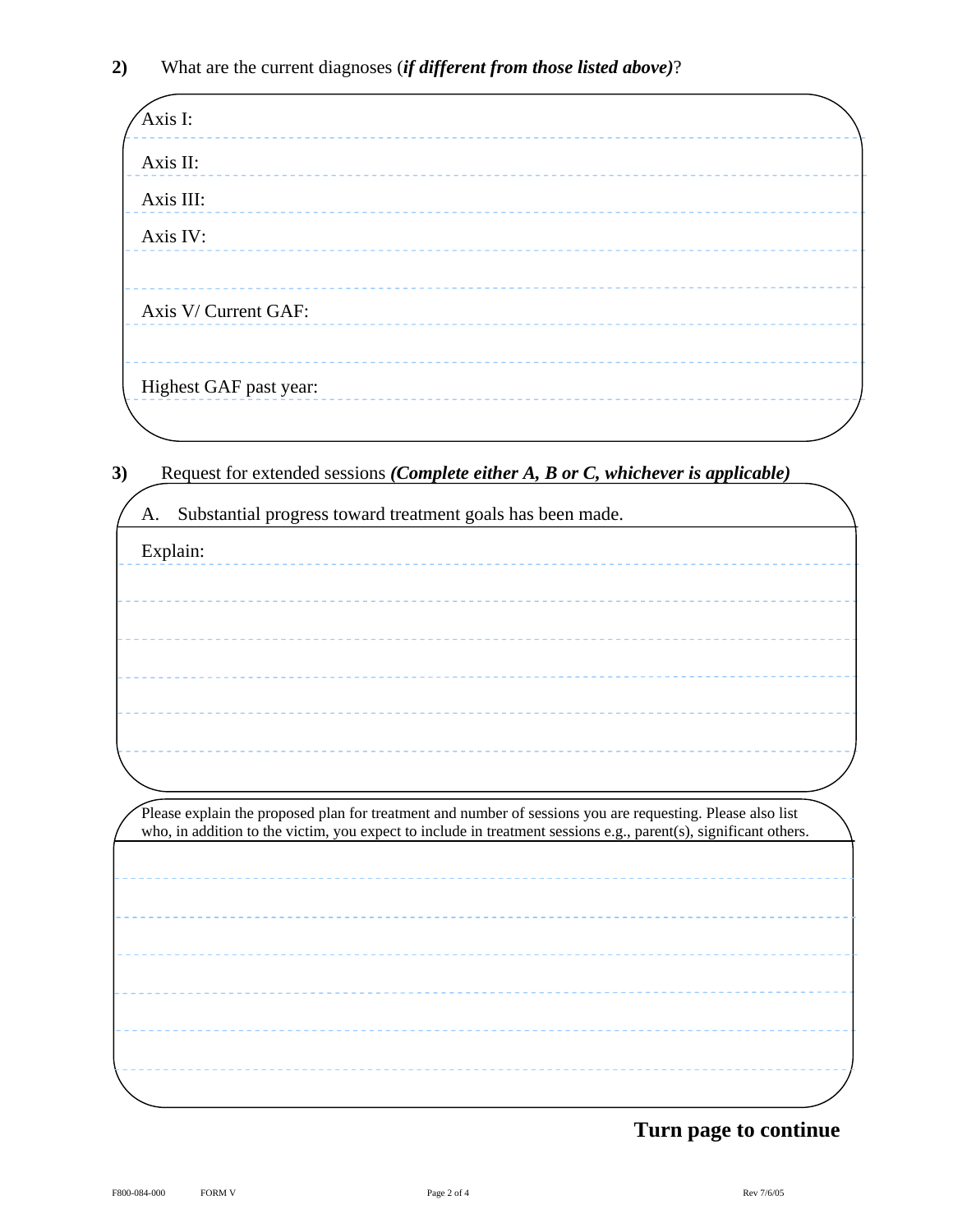| <b>B.</b><br>Partial progress toward treatment goals has been made.                                              |  |
|------------------------------------------------------------------------------------------------------------------|--|
| Explain:                                                                                                         |  |
|                                                                                                                  |  |
|                                                                                                                  |  |
|                                                                                                                  |  |
|                                                                                                                  |  |
|                                                                                                                  |  |
|                                                                                                                  |  |
|                                                                                                                  |  |
|                                                                                                                  |  |
|                                                                                                                  |  |
|                                                                                                                  |  |
|                                                                                                                  |  |
|                                                                                                                  |  |
| Please explain the proposed plan for treatment and number of sessions you are requesting. Please also list       |  |
| who, in addition to the victim, you expect to include in treatment sessions e.g., parent(s), significant others. |  |
|                                                                                                                  |  |
|                                                                                                                  |  |
|                                                                                                                  |  |
|                                                                                                                  |  |
|                                                                                                                  |  |
|                                                                                                                  |  |
|                                                                                                                  |  |
|                                                                                                                  |  |
|                                                                                                                  |  |
|                                                                                                                  |  |

**Turn page to continue**